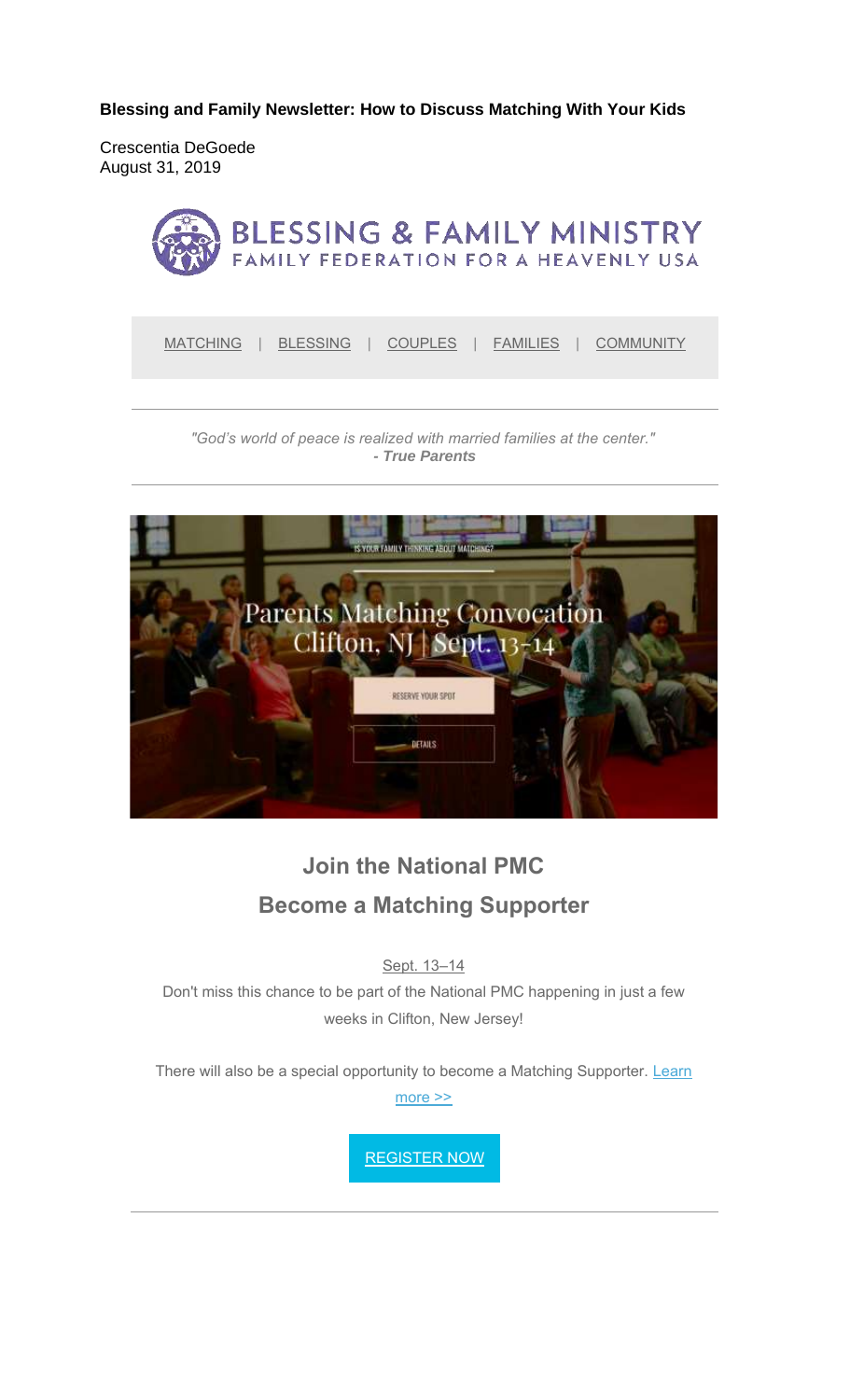

## **Webinar: Talking Matching With Your Kids**

How do you discuss the matching process and the Blessing with your children? Join us to hear about how to start the conversation and keep it going throughout your child's life. We will be interviewing some parents who have successfully navigagted these waters.





# **Be Displayed at the PMC!—Create a Profile on BFMatch.org**

Be sure to get yourself out there before the upcoming PMC by completing your Matching Profile before September 1!

START YOUR PROFILE



#### **High Noon Summit in New Jersey**

#### September 28

This will be a great opportunity to learn about healthy intimacy and connect with the vision of a porn-free world of sexual integrity. Join us for informative presentations, moving testimonies, and connecting with others!

REGISTER TODAY